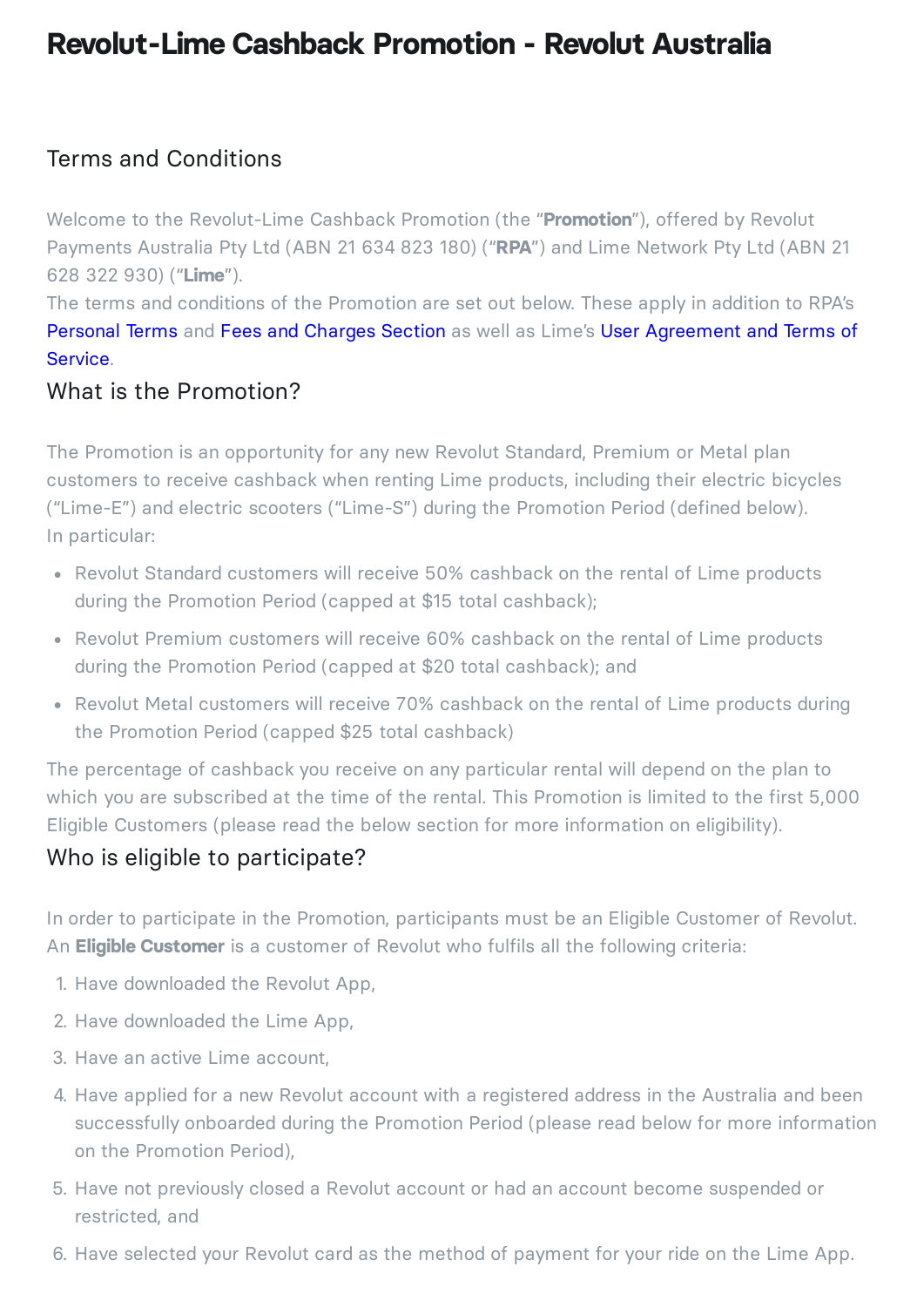# Promotion Period

The Promotion commences on 1 December 2021 12.00am AEDT and finishes on 31st March 11.59pm AEDT, or such earlier time as may be determined by Lime or RPA (the "**Promotion Period**").

# When should I receive my cashback?

RPA will credit the cashback amounts into your Revolut Account within fifteen (15) business days after the end of the Promotion Period.

# What else should I know?

The rental of Lime's products is subject to availability. Products displayed on the Lime App may not be available at all times in the area which you are located and may be substituted with a service of at least the same quality or discontinued at any time.

For Metal customers, cashback earned in this Promotion will be paid in addition to cashback earned as part of the Metal plan.

RPA and Lime reserve the right to amend these terms and conditions, without prior notice. This includes the right to reduce the term of the Promotion Period specified above, if the total amount of Eligible Customers exceeds 5,000 before the Promotion Period has ended.

RPA and Lime may suspend or end the Promotion early if, in our reasonable opinion, the Promotion is being abused or may negatively affect RPA or Lime's goodwill or reputation. RPA and Lime may do this on an individual or promotion-wide basis. If RPA and Lime exercise this right they will try to give customers advance notice on their respective websites.

Please contact Revolut Support via the Revolut App if you believe you qualify for a particular benefit in relation to the promotion that has not been awarded to you.

If you close your RPA account or your account becomes suspended or restricted before you receive any cashback under this Promotion, then you will no longer be entitled to receive any such cashback and it will not be paid to you.

If RPA or Lime have reasonable grounds to believe that you have engaged in any fraud or material abuse of this Promotion (such as for example attempting to obtain an unfair advantage through deception) RPA or Lime may in our sole discretion take any actions we see fit in the circumstances.

Events beyond the control of RPA may occur that render the awarding of the cashback impossible. Accordingly, RPA will not be liable for any loss, whether directly or indirectly suffered, as a result of an event outside of its control.

Any disputes arising out of or in connection with these terms can be dealt with by the Courts of the State of Victoria.

# **Revolut Australia Crypto Recurring Buy Promotion**

Terms and Conditions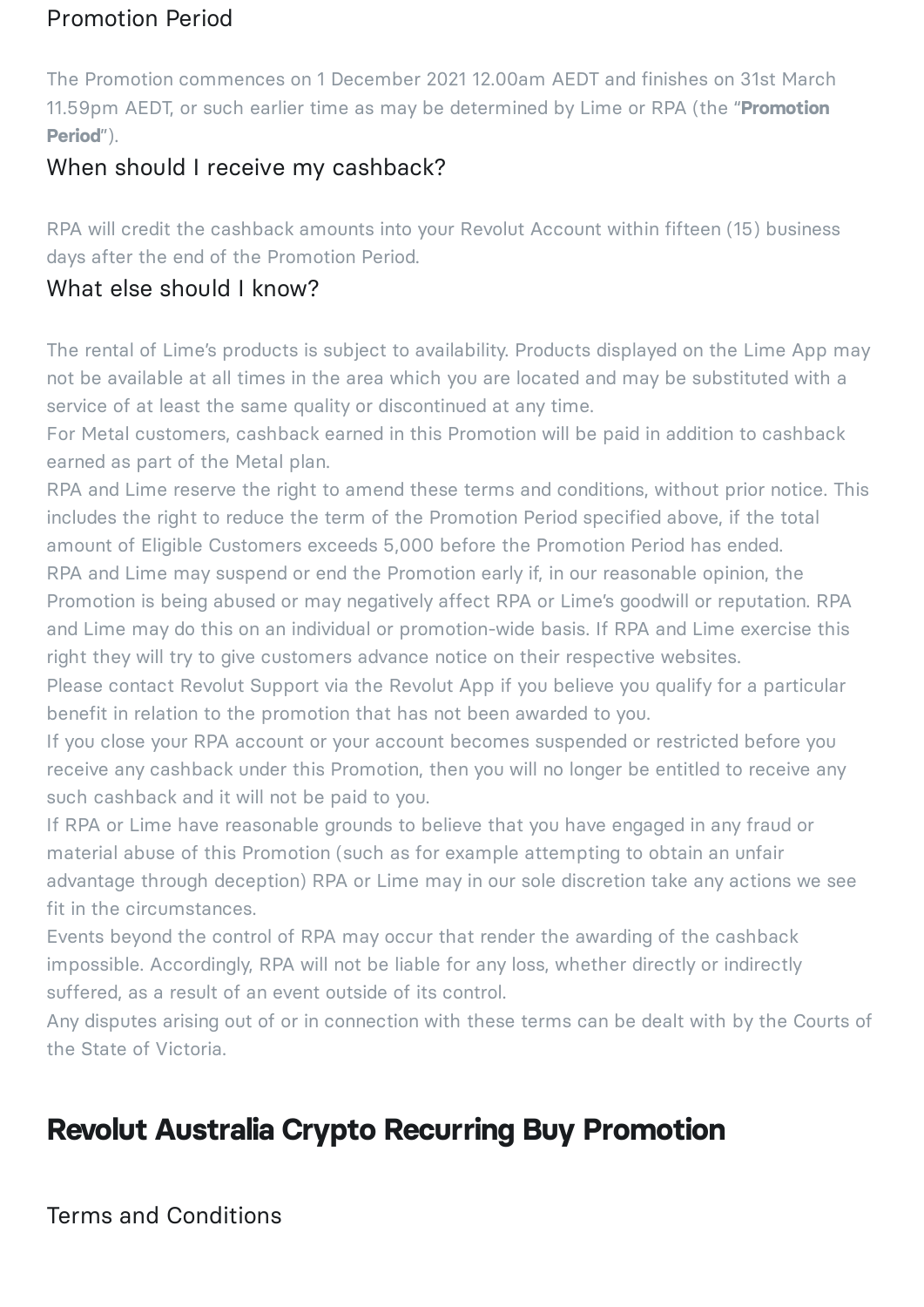Welcome to the December 2021 Revolut Australia Crypto Recurring Buy Promotion (the "**Promotion**"), offered by Revolut Payments Australia Pty Ltd (ABN 21 634 823 180) ("**RPA**", "**Revolut**", "**we**", "**our**" or "**us**").

The terms and conditions of the Promotion are set out below. These terms and conditions apply in addition to any other terms and conditions that apply to you as a customer of RPA, including the [Personal](https://www.revolut.com/en-AU/legal/terms) Terms and Fees and [Charges](https://www.revolut.com/en-AU/legal/fees) Section.

### What is the Promotion?

The Promotion is the opportunity for Eligible Customers to receive 5% cashback on eligible recurring buy cryptocurrency transactions ("**Eligible Transactions**") made during the Promotion Period. The total aggregate cashback you can earn on Eligible Transactions under the Promotion is capped at \$40.

# Who is eligible to participate in the Promotion?

In order to participate in the Promotion, participants must be an Eligible Customer of RPA. An "**Eligible Customer**" is defined as a customer that has:

- downloaded the Revolut app,
- successfully set up an account with Revolut,
- successfully passed our 'Know Your Customer' checks,
- an active account (not suspended or restricted),
- personally received communications from RPA inviting you to participate in the Promotion, and
- kept active or established a new cryptocurrency recurring buy order during the Promotion Period.

# What is an Eligible Transaction and how much cashback will I earn?

An "**Eligible Transaction**" is defined as any cryptocurrency recurring buy transaction that is:

- 1. executed during the Promotion Period, and
- 2. linked to:
- an active recurring buy order as at the end of the Promotion Period, or
- a terminated recurring buy order, so long as at least one other recurring buy order (of a greater or lesser value) is active as at the end of the Promotion Period.

Under the Promotion, Eligible Customers will receive a 5% cashback reward on an aggregate of all Eligible Transactions, capped at \$40. This means that if Eligible Transactions made during the Promotion Period exceed \$800, your cashback will remain capped at \$40.

If the Eligible Transactions are made in a currency other than AUD, the cashback amount will be calculated by converting the foreign currency amount into AUD based on the day that the transaction was executed.

# Promotion Period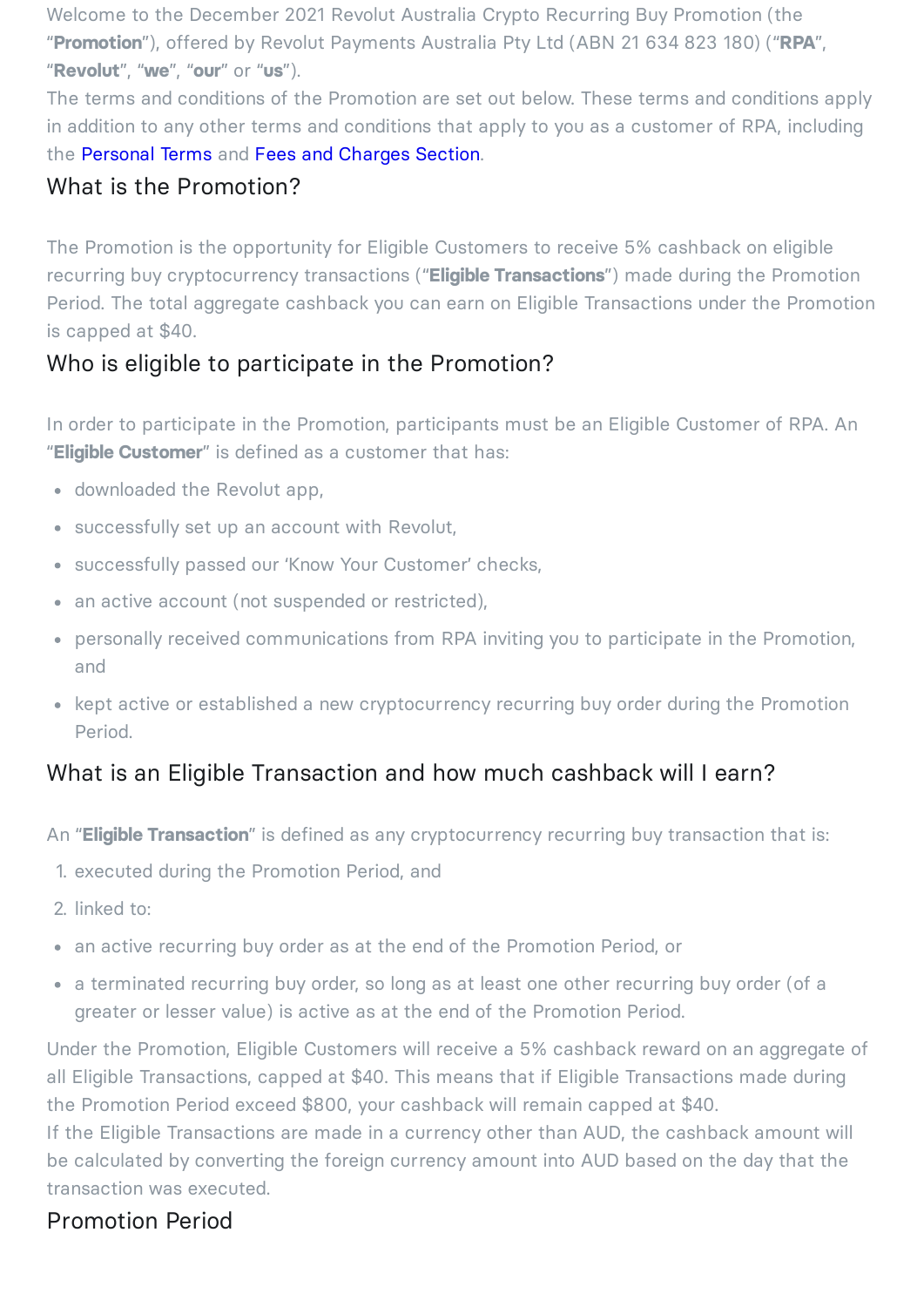The Promotion starts on 27 December 2021 12:00am GMT (10:00am AEST) and ends on 27 February 2022 11:59pm GMT (February 28 2022 9:59am AEST) (the "**Promotion Period**").

#### When will I receive my cashback?

RPA will credit the cashback amounts into your Revolut Account within **ten (10) business days** after the **end of the Promotion Period.**

#### What else should I know?

The invitation to participate in the Promotion is personal to the recipient. This means that only the recipient directly addressed by RPA in such an invitation may participate in the Promotion using his/her own Revolut account and Revolut card.

RPA reserves the right to change, modify and/or supplement these Terms and Conditions, and to modify, cancel or suspend the Promotion at its sole discretion at any time.If we exercise this right we will try to give you advance notice on our website. Please contact Customer Support if you believe you qualify for a particular benefit in relation to the Promotion that has not been awarded to you as a result of this early suspension or termination.

If you close your Revolut account or your account becomes suspended or restricted before you receive any cashback under this Promotion, then you will no longer be entitled to receive any such cashback and it will not be paid to you.

If we have reasonable grounds to believe that you have engaged in any fraud or material abuse of this Promotion (such as for example attempting to obtain an unfair advantage through deception) we may in our sole discretion take any actions we see fit in the circumstances. The Promotion cashback is in addition to the regular cashback earned by Metal customers for

spending with their Revolut card. Any disputes arising out of or in connection with these terms can be dealt with by the Courts of

the State of Victoria.

# **Revolut Australia Holiday Promotion**

#### Terms and Conditions

Welcome to the December 2021 Revolut Australia Holiday Promotion (the "**Promotion**"), offered by Revolut Payments Australia Pty Ltd (ABN 21 634 823 180) ("**RPA**", "**Revolut**", "**we**", "**our**" or "**us**").

The terms and conditions of the Promotion are set out below. These terms and conditions apply in addition to any other terms and conditions that apply to you as a customer of RPA, including the Personal Terms, and the Fees and Charges Section.

#### What is the Promotion?

The Promotion is the opportunity for Eligible Customers that spend \$250 on domestic purchases during the Promotion Period to receive up to \$20 cashback.

# Who is eligible to participate in the Promotion?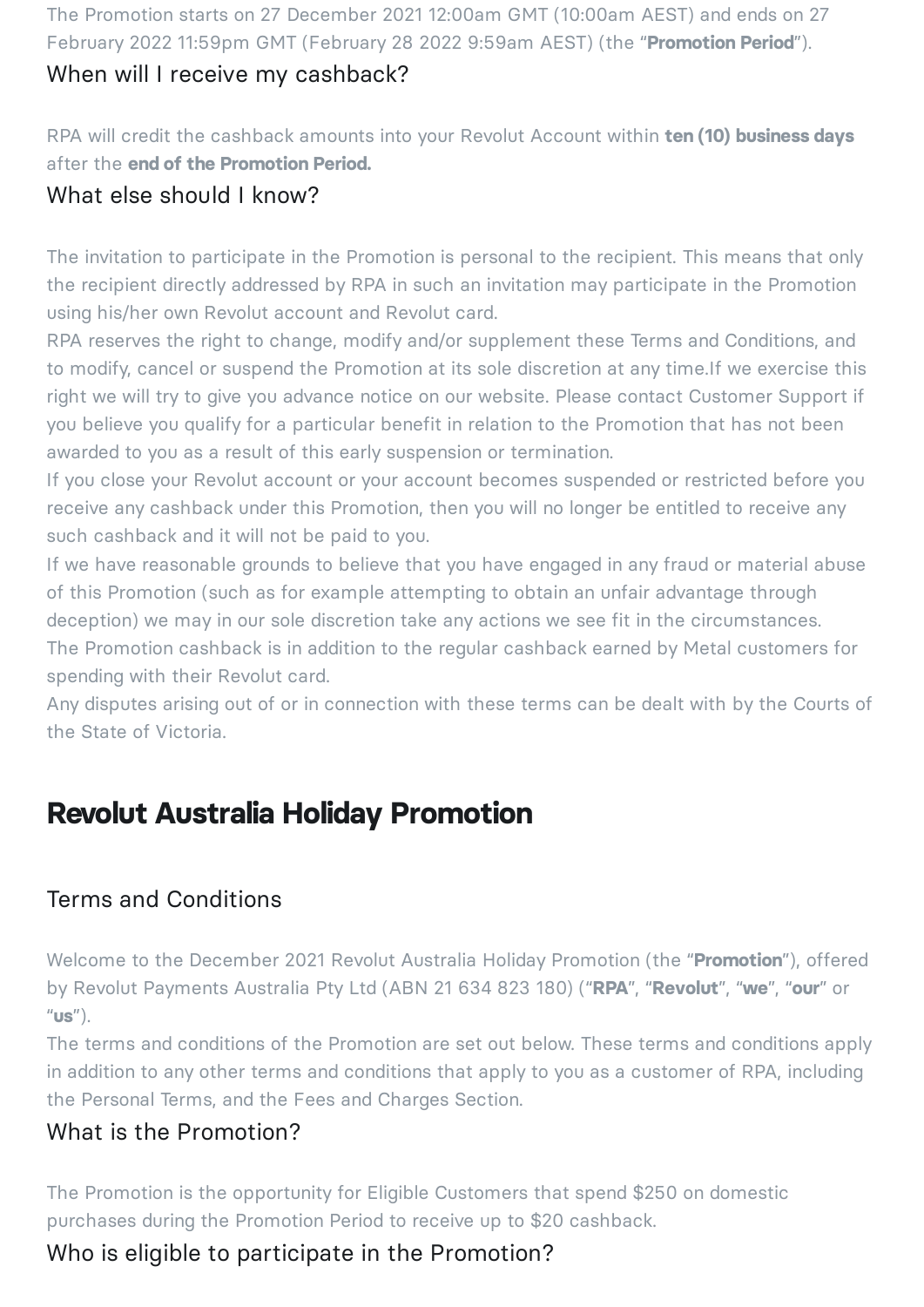In order to participate in the Promotion you must be an Eligible Customer of RPA. An "**Eligible Customer**" is defined as a customer that has:

- downloaded the Revolut app;
- set up an account with Revolut (Standard, Premium or Metal account customer);
- passed our 'Know Your Customer' checks and been onboarded;
- an active account (not suspended or restricted); and
- personally received communications from RPA inviting you to participate in the Promotion.

# What are domestic purchases?

Domestic purchases are:

- In-store card payments where the purchase is made in Australia, and
- Online card payments where the merchant is located in Australia.

For the purposes of assessing whether a purchase is a domestic purchase, we will rely on data provided to Revolut by third party card schemes.

# How will I be entitled to earn cashback and how much will I receive?

If you are an Eligible Customer and spend a total of \$250 on domestic purchases within the Promotion Period, you will be entitled to receive an amount of cashback based upon the subscription plan you hold on the Cashback Payment Date (as defined below). In particular:

- Standard customers are entitled to receive up to \$5 cashback;
- Premium customers are entitled to receive up to \$10 cashback; and
- Metal customers are entitled to receive up to \$20 cashback.

The "**Cashback Payment Date**" is the date upon which any cashback under this Promotion is paid to you. If you downgrade your plan at any time prior to the Cashback Payment Date, the cashback amount will be adjusted to reflect the cashback rate applicable to your new plan. This means that if an Eligible Customer spends \$250 on domestic purchases while subscribed to the Metal Plan during the Promotion Period, and subsequently downgrades to the Premium Plan before the Cashback Payment Date, the single cashback reward will be capped at \$10 rather than \$20.

Under this Promotion, Eligible Customers are entitled to receive one cashback reward only.

#### Promotion Period

The Promotion starts on 17 December 2021 12:00am GMT (10:00am AEST) and ends on 31 December 2021 11:59pm GMT (January 1 2022 9:59am AEST) (the "**Promotion Period**").

#### When will I receive my cashback?

RPA will credit the cashback amounts into your Revolut account within **thirty (30) days** after the **end of the Promotion on 31 December 2021.**

# What else should I know?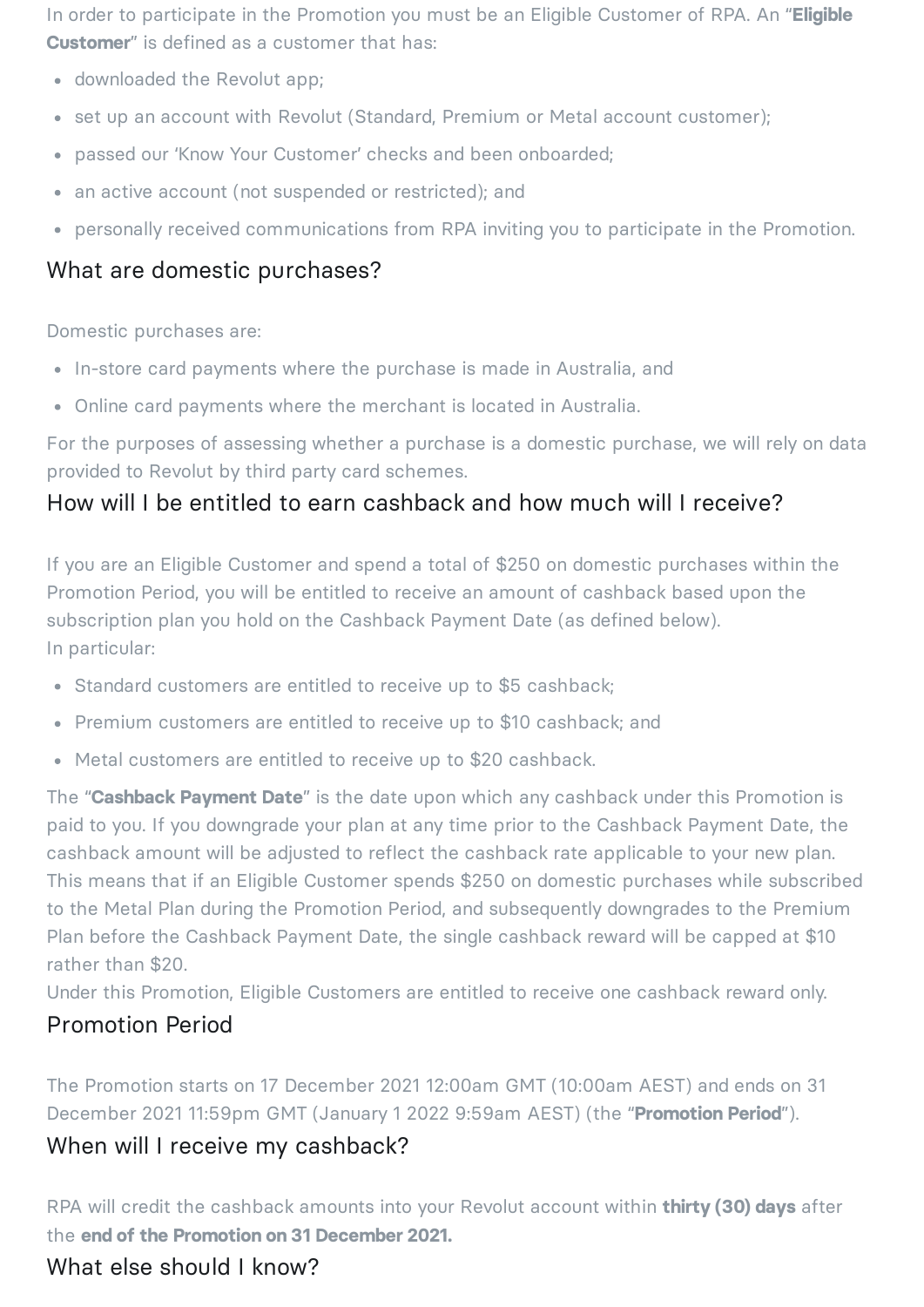The invitation to participate in the Promotion is personal to the recipient. This means that only the recipient directly addressed by RPA in such an invitation may participate in the Promotion using his/her own Revolut account and Revolut card.

RPA reserves the right to change, modify and/or supplement these Terms and Conditions, and to modify, cancel or suspend the Promotion at its sole discretion at any time. If we exercise this right we will try to give you advance notice on our website. Please contact Customer Support if you believe you qualify for a particular benefit in relation to the Promotion that has not been awarded to you as a result of this early suspension or termination.

If you make an purchase during the Promotion Period and the payment is subsequently reversed or declined at any time (either during or after the Promotion Period) then that purchase will not be counted towards the \$250 spend requirement (and we may debit any cashback you have already received from your Revolut account).

If you close your Revolut account or your account becomes suspended or restricted before you receive any cashback under this Promotion, then you will no longer be entitled to receive any such cashback and it will not be paid to you.

If we have reasonable grounds to believe that you have engaged in any fraud or material abuse of this Promotion (such as for example attempting to obtain an unfair advantage through deception) we may in our sole discretion take any actions we see fit in the circumstances. The Promotion cashback is in addition to the regular cashback earned by Metal customers for spending with their Revolut card.

Any disputes arising out of or in connection with these terms can be dealt with by the Courts of the State of Victoria.

# **Revolut Australia Digital Wallet Promotion**

#### Terms and Conditions

Welcome to the December 2021 Revolut Australia Digital Wallet Promotion (the "**Promotion**"), offered by Revolut Payments Australia Pty Ltd (ABN 21 634 823 180) ("**RPA**", "**Revolut**", "**we**", "**our**" or "**us**").

The terms and conditions of the Promotion are set out below. These terms and conditions apply in addition to any other terms and conditions that apply to you as a customer of RPA, including the Personal Terms, and the Fees and Charges Section.

#### What is the Promotion?

The Promotion is the opportunity for Eligible Customers that spend \$250 on Eligible Purchases during the Promotion Period to receive up to \$20 cashback.

# Who is eligible to participate in the Promotion?

In order to participate in the Promotion you must be an Eligible Customer of RPA. An "**Eligible Customer**" is defined as a customer that has:

downloaded the Revolut app;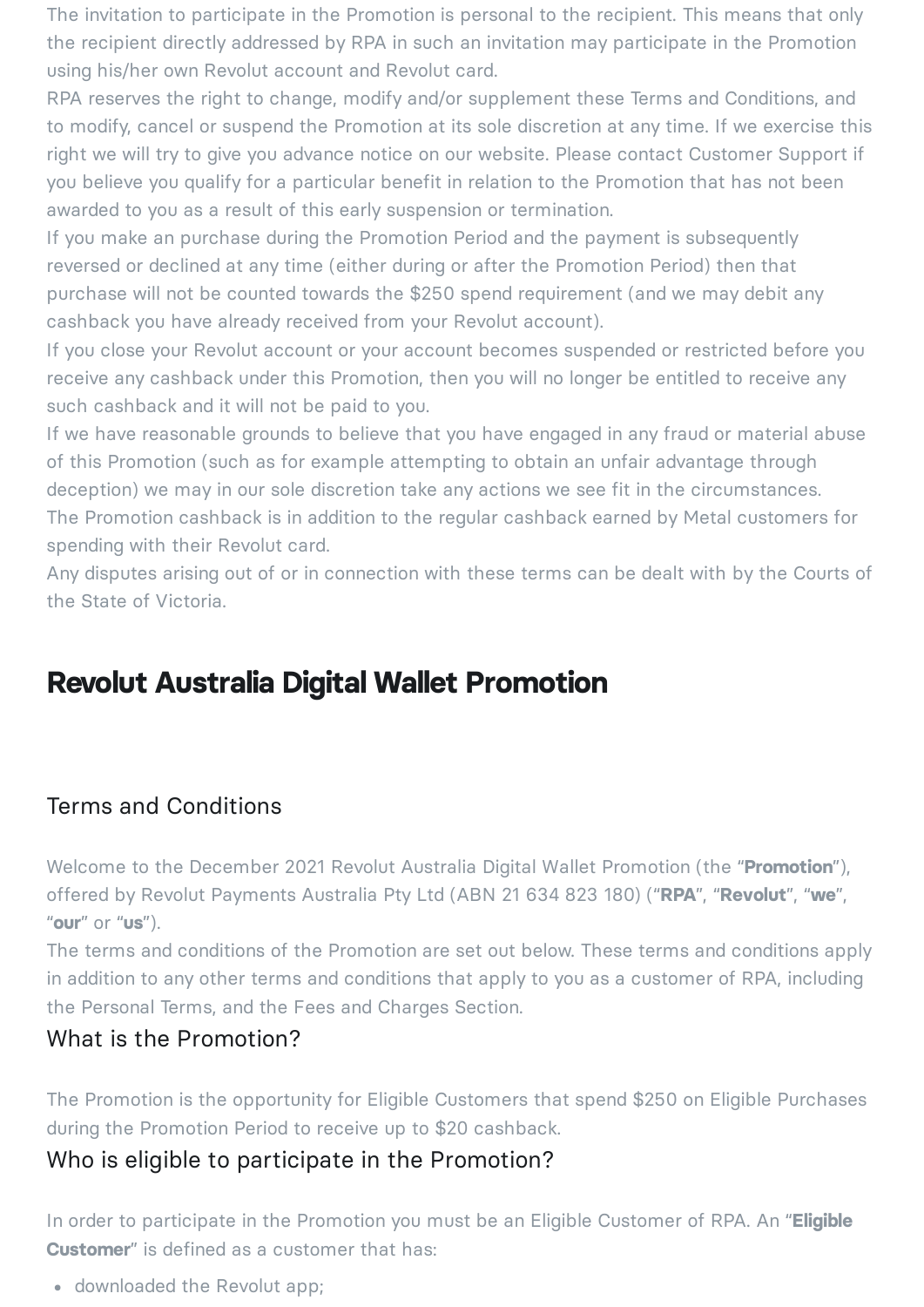- set up an account with Revolut (Standard, Premium or Metal account customer);
- passed our 'Know Your Customer' checks and been onboarded;
- an active account (not suspended or restricted);
- added your Revolut Card to your ApplePay or GooglePay digital wallet; and
- personally received communications from RPA inviting you to participate in the Promotion.

### What is an eligible purchase?

An "Eligible Purchase" is defined as any domestic purchase made with your Revolut Card using ApplePay or GooglePay.

#### **What are domestic purchases?**

Domestic purchases are:

- In-store card payments where the purchase is made in Australia; and
- Online card payments where the merchant is located in Australia.

For the purposes of assessing whether a purchase is a domestic purchase, we will rely on data provided to Revolut by third party card schemes.

#### How do I earn cashback and how much will I receive?

If you are an Eligible Customer and spend a total of \$250 on Eligible Purchases within the Promotion Period, you will be entitled to receive an amount of cashback based upon the subscription plan you hold on the Cashback Payment Date (as defined below). In particular:

- Standard customers are entitled to receive up to \$5 cashback;
- Premium customers are entitled to receive up to \$10 cashback; and
- Metal customers are entitled to receive up to \$20 cashback.

The "**Cashback Payment Date**" is the date upon which any cashback under this Promotion is paid to you. If you downgrade your plan at any time prior to the Cashback Payment Date, the cashback amount will be adjusted to reflect the cashback rate applicable to your new plan. This means that if an Eligible Customer spends \$250 on Eligible Purchases while subscribed to the Metal Plan during the Promotion Period, and subsequently downgrades to the Premium Plan before the Cashback Payment Date, the single cashback reward will be capped at \$10 rather than \$20.

Under this Promotion, Eligible Customers are entitled to receive one cashback reward only.

#### Promotion Period

The Promotion starts on 17 December 2021 12:00am GMT (10:00am AEST) and ends on 31 December 2021 11:59pm GMT (January 1 2022 9:59am AEST) (the "**Promotion Period**").

#### When will I receive my cashback?

RPA will credit the cashback amounts into your Revolut account within **thirty (30) days** after the **end of the Promotion on 31 December 2021.**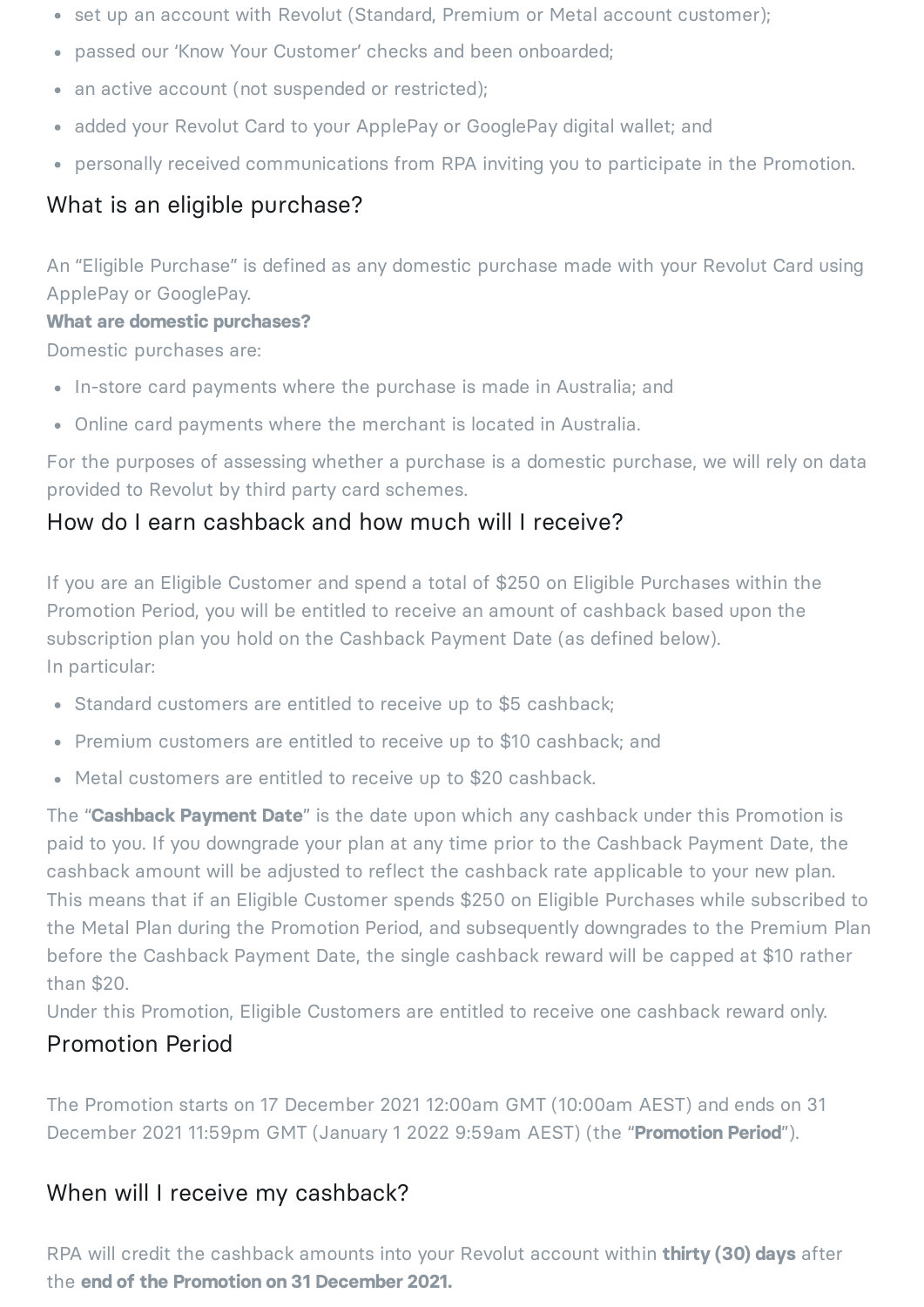# What else should I know?

The invitation to participate in the Promotion is personal to the recipient. This means that only the recipient directly addressed by RPA in such an invitation may participate in the Promotion using his/her own Revolut account and Revolut card.

RPA reserves the right to change, modify and/or supplement these Terms and Conditions, and to modify, cancel or suspend the Promotion at its sole discretion at any time. If we exercise this right we will try to give you advance notice on our website. Please contact Customer Support if you believe you qualify for a particular benefit in relation to the Promotion that has not been awarded to you as a result of this early suspension or termination.

If you make an Eligible Purchase during the Promotion Period and the payment is subsequently reversed or declined at any time (either during or after the Promotion Period) then that purchase will not be counted towards the \$250 spend requirement (and we may debit any cashback you have already received from your Revolut account).

If you close your Revolut account or your account becomes suspended or restricted before you receive any cashback under this Promotion, then you will no longer be entitled to receive any such cashback and it will not be paid to you.

If we have reasonable grounds to believe that you have engaged in any fraud or material abuse of this Promotion (such as for example attempting to obtain an unfair advantage through deception) we may in our sole discretion take any actions we see fit in the circumstances. The Promotion cashback is in addition to the regular cashback earned by Metal customers for

spending with their Revolut card.

Any disputes arising out of or in connection with these terms can be dealt with by the Courts of the State of Victoria.

# **Revolut Australia Subscription Promotion**

# Terms and Conditions

Welcome to the December 2021 Revolut Australia Subscription Promotion (the "**Promotion**"), offered by Revolut Payments Australia Pty Ltd (ABN 21 634 823 180) ("**RPA**", "**Revolut**", "**we**", "**our**" or "**us**").

The terms and conditions of the Promotion are set out below. These terms and conditions apply in addition to the other terms and conditions that apply to you as a customer of RPA, including the Personal Terms and Fees and Charges Section.

#### What is the Promotion?

The Promotion is the opportunity for Eligible Customers to receive up to \$20 cashback on the first new subscription payment made to eligible streaming platforms during the Promotion Period using a virtual Revolut Card.

# Who is eligible to participate in the Promotion?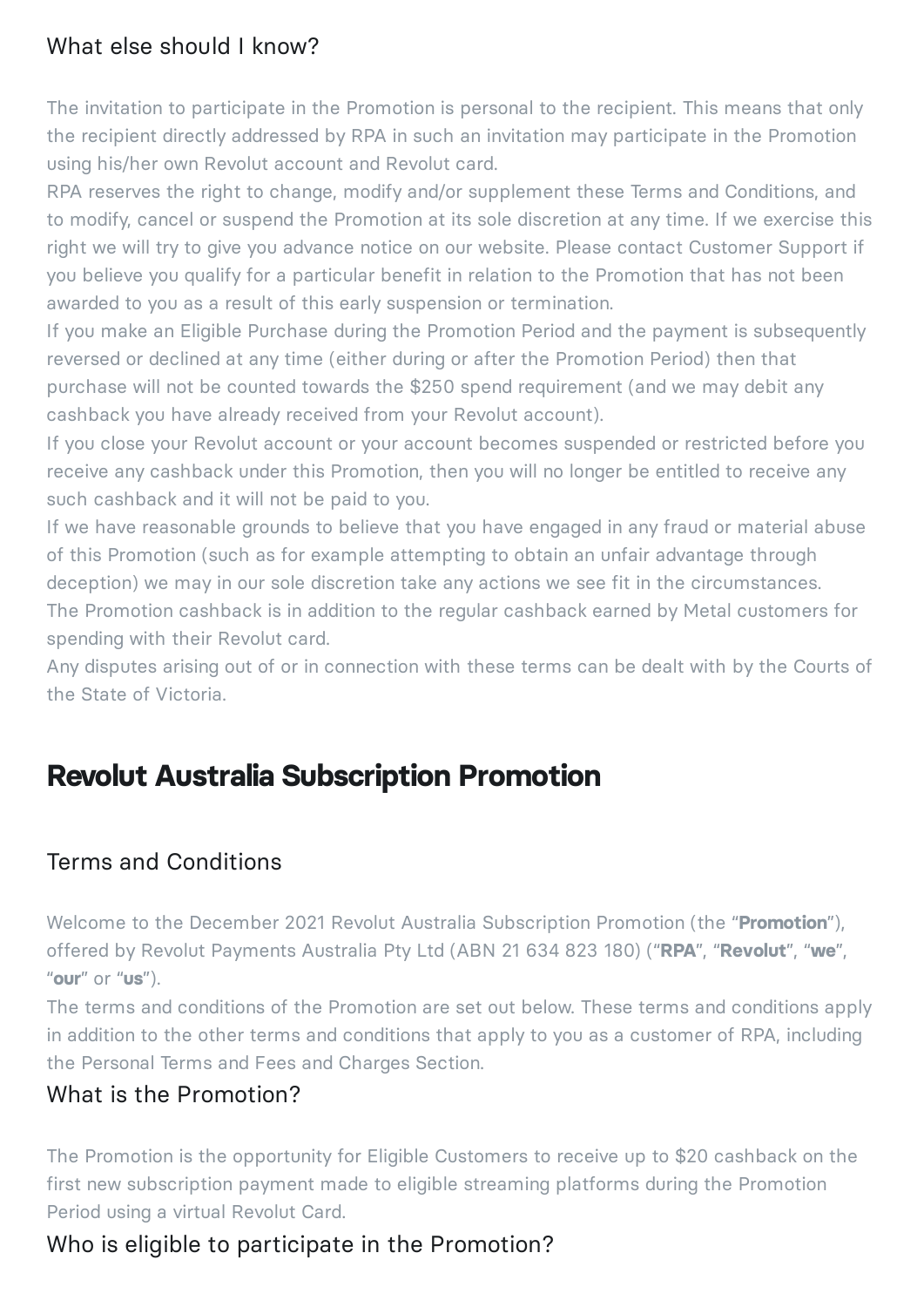In order to participate in the Promotion, participants must be an Eligible Customer of RPA. To be considered an "Eligible Customer", you must:

- Have downloaded the Revolut app,
- Have successfully set up an account with Revolut,
- Have successfully passed our 'Know Your Customer' checks,
- Have an active account (not suspended or restricted), and
- Have personally received communications from RPA inviting you to participate in the Promotion.

# What is an Eligible Purchase and how much cashback will I earn?

An Eligible Purchase is the first new subscription purchase you make using your virtual Revolut Card during the Promotion Period with any one of the following streaming services:

- Netflix
- Kavo
- Amazon Prime
- YouTube Premium
- Binge

To qualify as an Eligible Purchase, the purchase must be the first purchase you have made for the applicable subscription using your virtual Revolut Card. This means that any payment for an applicable subscription that you were already paying for with your virtual Revolut Card prior to the Promotion Period will not qualify.

Payments using the card details from a physical card or a disposable virtual card will also not be captured by this Promotion.

Under the Promotion, you will receive the value of the Eligible Purchase back from us as a cashback reward, up to a total of \$20. This means that if the value of the Eligible Purchase is less than \$20, you will receive that lesser amount in cashback, and if the subscription is more than \$20, your cashback will be capped at \$20.

The Promotion cashback is limited to one (1) Eligible Purchase, meaning any subsequent subscription purchases will not be eligible for additional cashback under the Promotion. RPA has no partnership or other arrangement with any of the services included in this offer and does not endorse or accept any liability or responsibility for those services. Payment queries or delays in the processing of a subscription payment should be resolved directly with the relevant service. RPA will not share any of your personal information with these services.

# Promotion Period

The Promotion starts on 13 December 2021 12:00am GMT and ends on 31 January 2022 11:59pm GMT (the "Promotion Period").

# What is a virtual Revolut card?

Virtual cards are like regular cards, but you won't receive a physical copy and the card details can only be accessed securely via the Cards tab of the app. Once the card is generated, the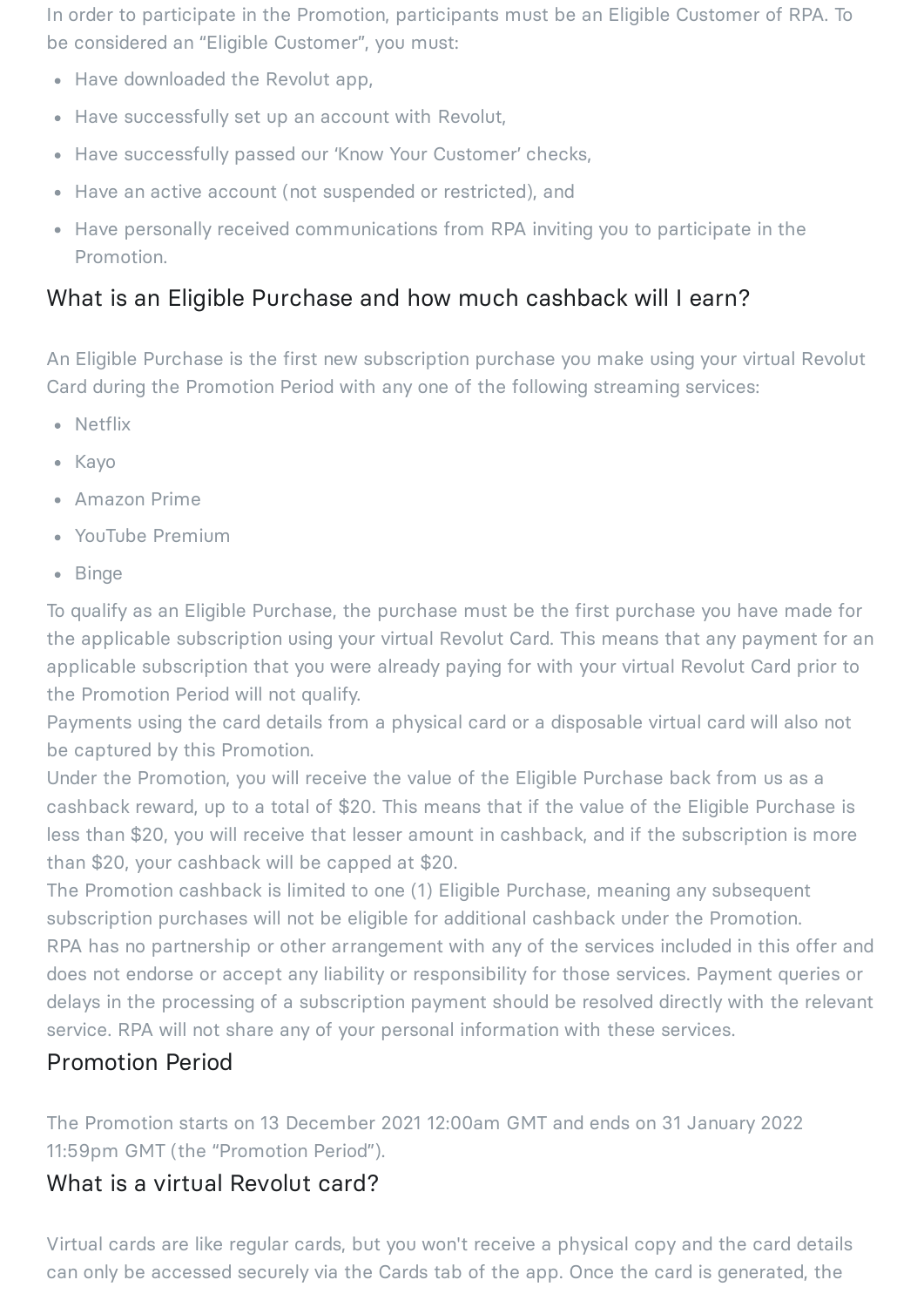virtual card is ready to use immediately.

You can use the card details to make payments online or over the phone. You can even add the virtual card to Apple Pay or Google Pay, to make contactless payments using your phone. How do I create a virtual Revolut card? To create a virtual card:

- Go to the 'Cards' tab in the app
- Select 'Add card'
- Select 'Virtual prepaid debit card' and complete your order

This card will instantly appear in your app and can be used for online purchases immediately without any further activation. You won't receive a physical copy of this card.

### When will I receive my cashback?

RPA will credit the cashback amounts into your Revolut Account within ten (10) business days after the **end of the Promotion Period.**

### What else should I know?

The invitation to participate in the Promotion is personal to the recipient. This means that only the recipient directly addressed by RPA in such an invitation may participate in the Promotion using his/her own Revolut account and Revolut card.

We reserve the right to change, modify and/or supplement these Terms and Conditions, and to modify, cancel or suspend the Promotion at our sole discretion at any time.

If we exercise this right we will try to give you advance notice on our website. Please contact Support if you believe you qualify for a particular benefit in relation to the promotion that has not been awarded to you as a result of this early suspension or termination.

Events beyond the control of Revolut may occur that render the awarding of the cashback impossible. Accordingly, RPA will not be liable for any loss, whether directly or indirectly suffered, as a result of an event outside of its control.

If you make an Eligible Purchase during the Promotion Period and subsequently refund this purchase (or the payment is otherwise reversed or declined) at any time either during or after the Promotion Period, then that purchase will not be eligible for cashback under the Promotion (and we may debit any cashback you have already received in respect of such a purchase from your Revolut account).

If you close your Revolut account or your account becomes suspended or restricted before you receive any cashback under this Promotion, then you will no longer be entitled to receive any such cashback and it will not be paid to you.

If we have reasonable grounds to believe that you have engaged in any fraud or material abuse of this Promotion (such as for example attempting to obtain an unfair advantage through deception) we may in our sole discretion take any actions we see fit in the circumstances.

The Promotion cashback is in addition to the regular cashback earned by Metal customers for spending with their Revolut card.

Any disputes arising out of or in connection with these terms can be dealt with by the Courts of the State of Victoria.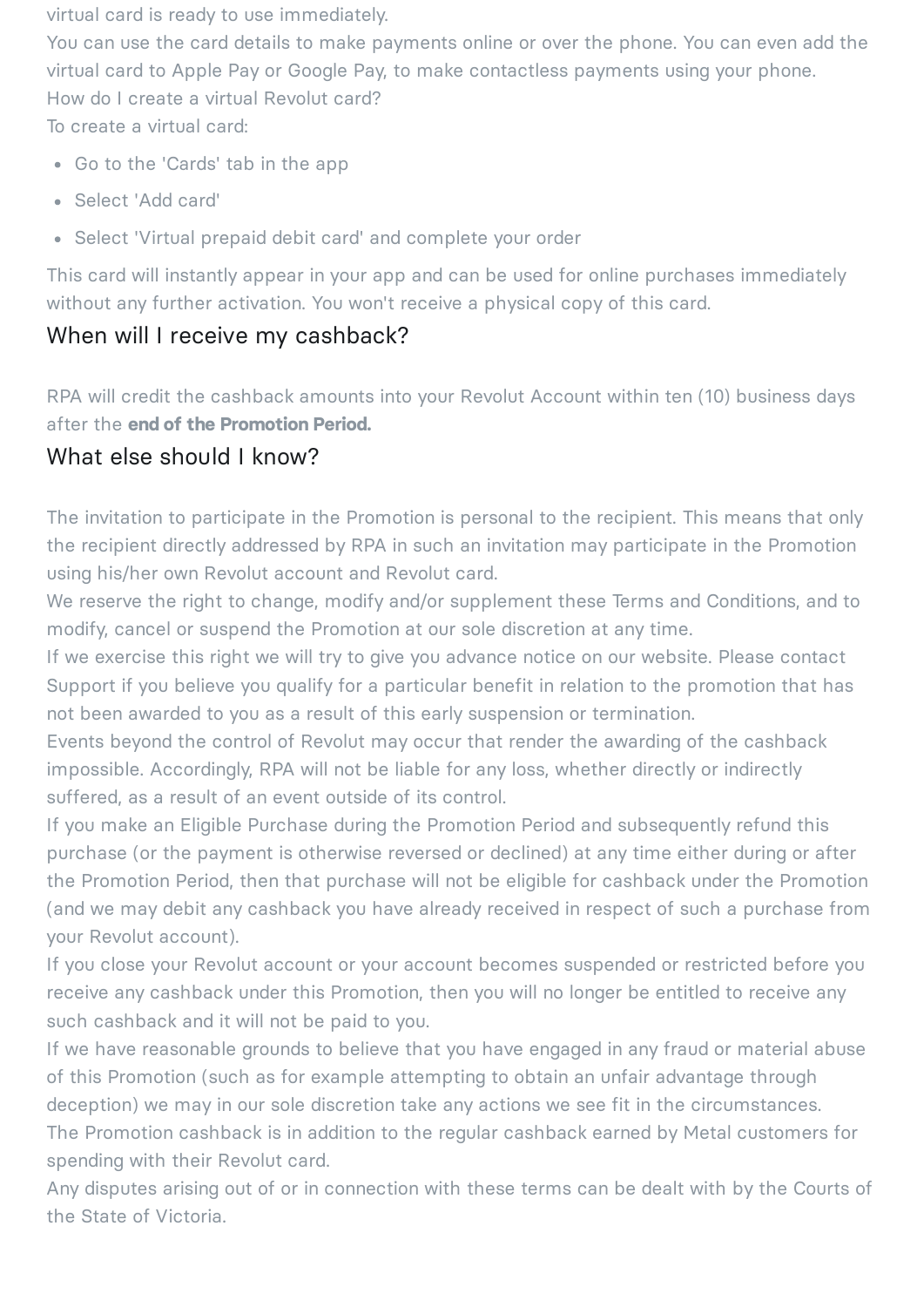# **Revolut Australia December 2021 Cashback Promotion**

# Terms and Conditions

Welcome to the December 2021 Revolut Australia Cashback Promotion (the "Promotion"), offered by Revolut Payments Australia Pty Ltd (ABN 21 634 823 180) ("RPA", "Revolut", "we", "our" or "us").

The terms and conditions of the Promotion are set out below. These terms and conditions apply in addition to the other terms and conditions that apply to you as a customer of RPA, including the Personal Terms and Fees and Charges Section.

#### What is the Promotion?

The Promotion is the opportunity for select Eligible Customers to receive 15% cashback on all domestic and international purchases made during the Promotion Period.

The 15% cashback is in addition to the regular cashback earned by Metal customers for spending with their Revolut card. The total aggregate cashback you can earn on Eligible Transactions under the Promotion is capped at \$15. Any purchases you make in excess of that total cashback limit will not qualify for cashback under this Promotion.

### Who is eligible to participate in the Promotion?

In order to participate in the Promotion, participants must be an Eligible Customer of RPA. To be considered an "Eligible Customer", you must:

- Have downloaded the Revolut app,
- Have successfully set up an account with Revolut (Standard, Premium or Metal account customer),
- Have successfully passed our 'Know Your Customer' checks and been onboarded,
- Have an active account (not suspended or restricted), and
- Have personally received communications from Revolut inviting you to participate in the Promotion.

#### Promotion Period

The Promotion starts on 7 December 2021 12:00am GMT and ends on 7 January 2022 11:59pm GMT (the "Promotion Period").

#### When will I receive my cashback?

RPA will credit the cashback amounts into your Revolut Account within ten (10) business days after the end of the Promotion Period.

#### What else should I know?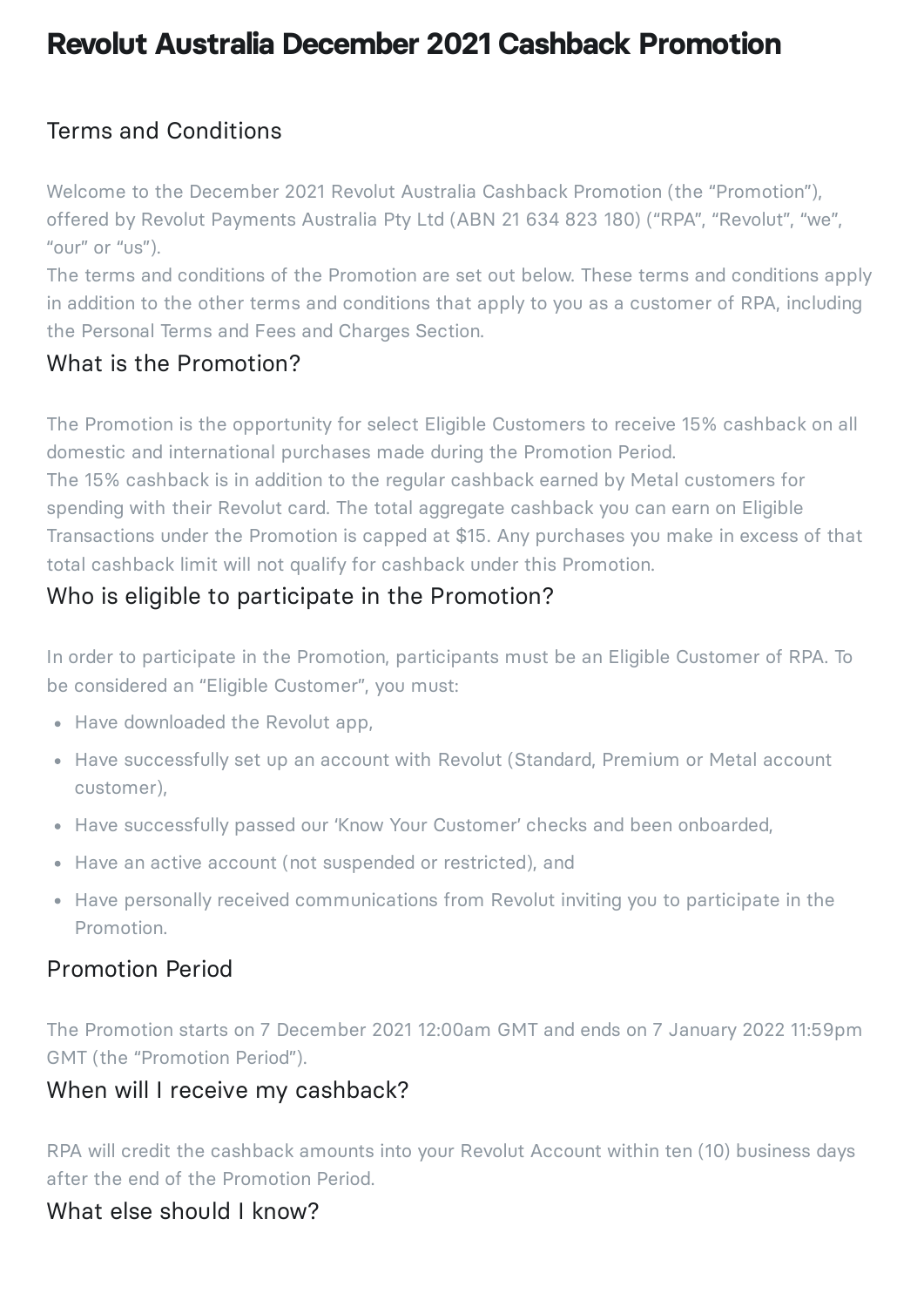The invitation to participate in the Promotion is personal to the recipient. This means that only the recipient directly addressed by RPA in such an invitation may participate in the Promotion using his/her own Revolut account and Revolut card.

We may suspend or end the Promotion earlier than the end date of the Promotion Period, if, in our reasonable opinion, the Promotion is being abused or may negatively affect Revolut's goodwill or reputation. We may do this on an individual or promotion-wide basis. If we exercise this right we will try to give you advance notice on our website. Please contact Support if you believe you qualify for a particular benefit in relation to the promotion that has not been awarded to you as a result of this early suspension or termination.

RPA shall not be responsible or liable for any failure or delay in rendering any cashback arising in any way due to a participant's act/omission, caused (directly or indirectly) by forces beyond its reasonable control or by third parties. Accordingly, Revolut will not be liable for any loss, whether directly or indirectly suffered, as a result of or in connection with the foregoing. If you make a purchase during the Promotion Period and subsequently return this purchase for a refund (or the payment is otherwise reversed or declined) at any time either during or after the Promotion Period, then that purchase will not be eligible for cashback under the Promotion (and we may debit any cashback you have already received in respect of such a purchase from your Revolut account).

If you close your Revolut account or your account becomes suspended or restricted before you receive any cashback under this Promotion, then you will no longer be entitled to receive any such cashback and it will not be paid to you.

If we have reasonable grounds to believe that you have engaged in any fraud or material abuse of this Promotion (such as for example attempting to obtain an unfair advantage through deception) we may in our sole discretion take any actions we see fit in the circumstances. Any disputes arising out of or in connection with these terms can be dealt with by the Courts of the State of Victoria.

# **Restaurant Cashback Promotion - Revolut Australia**

#### Terms and Conditions

Welcome to the December 2021 Revolut Australia Restaurants Cashback Promotion (the "**Promotion**"), offered by Revolut Payments Australia Pty Ltd (ABN 21 634 823 180) ("**RPA**", "**Revolut**", "**we**", "**our**" or "**us**").

The terms and conditions of the Promotion are set out below. These terms and conditions apply in addition to the other terms and conditions that apply to you as a customer of RPA, including the [Personal](https://www.revolut.com/en-AU/legal/terms) Terms and Fees and [Charges](https://www.revolut.com/en-AU/legal/fees) Section.

#### What is the Promotion?

The Promotion is the opportunity for Eligible Customers to receive 10% cashback on transactions made at eligible restaurants ("**Eligible Transactions**") during the Promotion Period. The total aggregate cashback you can earn on Eligible Transactions under the Promotion is capped at \$10. The cashback offering in this Promotion is in addition to the regular cashback earned by Metal customers for spending with their Revolut card. This Promotion is limited to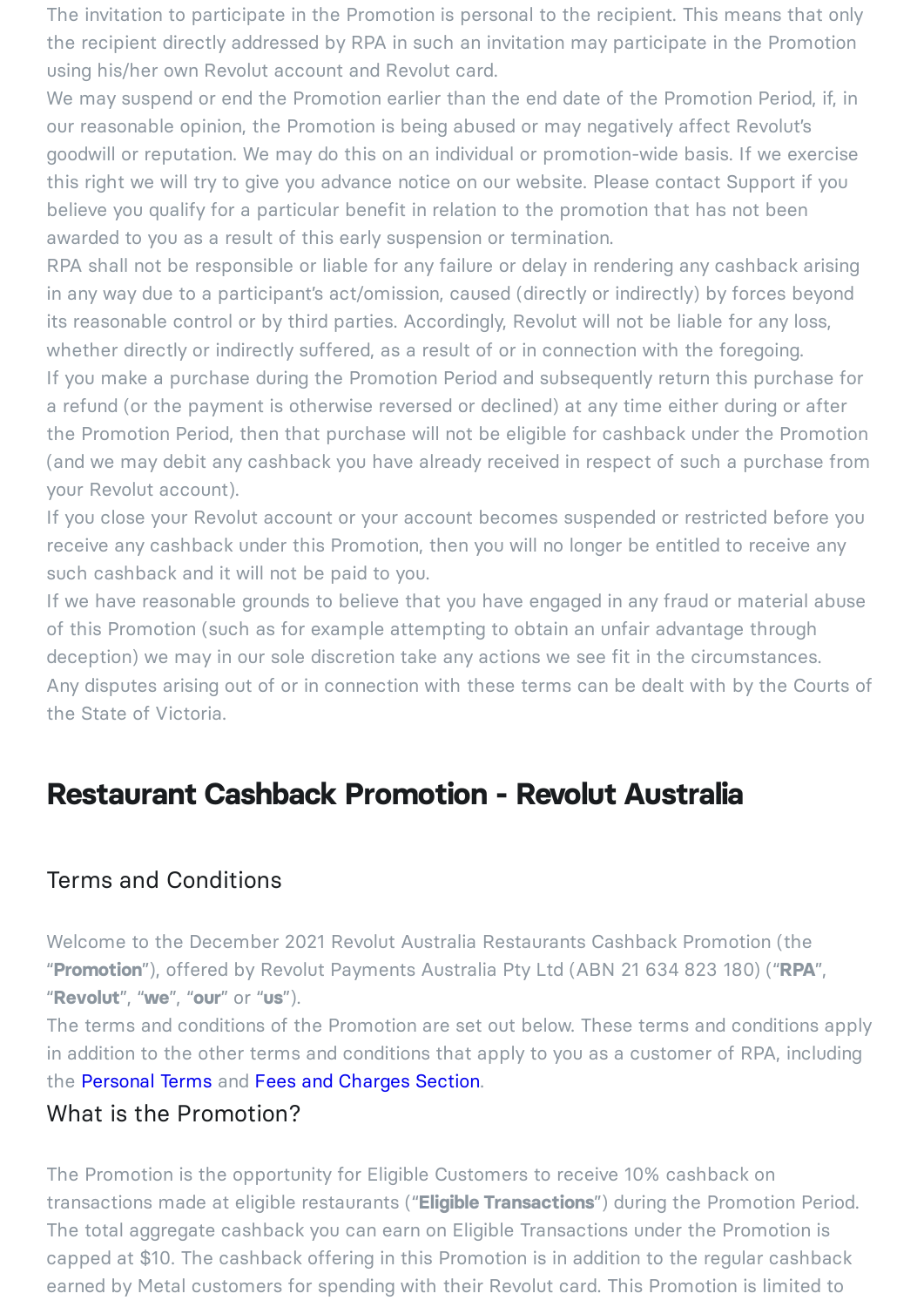the first 2,000 Eligible Customers (please read the below sections for more information on eligibility).

# What is an Eligible Transaction?

For the purpose of the Promotion, an Eligible Transaction is a payment made with a Revolut card to a merchant whose merchant category code ("MCC") is designated as MCC 5811 (being caterers and meal delivery services), MCC 5812-5813 (being bars & pubs, cafes, eating places, drinking places and restaurants), and MCC 5814 (being fast food restaurants).

RPA is not responsible for designating MCCs and has no control over the same. You acknowledge and agree that we are not responsible for providing you with any advice on whether a purchase is/will be an Eligible Purchase and/or regarding MCC codes.

# Who is eligible to participate in the Promotion?

In order to participate in the Promotion, participants must be an Eligible Customer of RPA. To be considered an "**Eligible Customer**", you must:

- Have downloaded the Revolut app,
- Have successfully set up an account with Revolut (Standard, Premium or Metal account customer),
- Have successfully passed our 'Know Your Customer' checks and been onboarded,
- Have an active account (not suspended or restricted), and
- Have personally received communications from RPA inviting you to participate in the Promotion.

#### Promotion Period

The Promotion starts on 2 December 2021 12:00am GMT and ends on 16 December 2021 11:59pm GMT, or such earlier time as may be determined by RPA (the "**Promotion Period**").

#### When will I receive my cashback?

RPA will credit the cashback amounts into your Revolut account within ten (**10**) business days after the end of the Promotion Period.

#### What else should I know?

The invitation to participate in the Promotion is personal to the recipient. This means that only the recipient directly addressed by RPA in such an invitation may participate in the Promotion using his/her own Revolut account and Revolut card.

RPA reserves the right to change, modify and/or supplement these Terms and Conditions, and to modify, cancel or suspend the Promotion at its sole discretion at any time with immediate effect. This includes the right to reduce or increase the total amount of Eligible Customers that may participate in this Promotion.

We may suspend or end the Promotion earlier than the end date of the Promotion Period, if, in our reasonable opinion, the Promotion is being abused or may negatively affect Revolut's